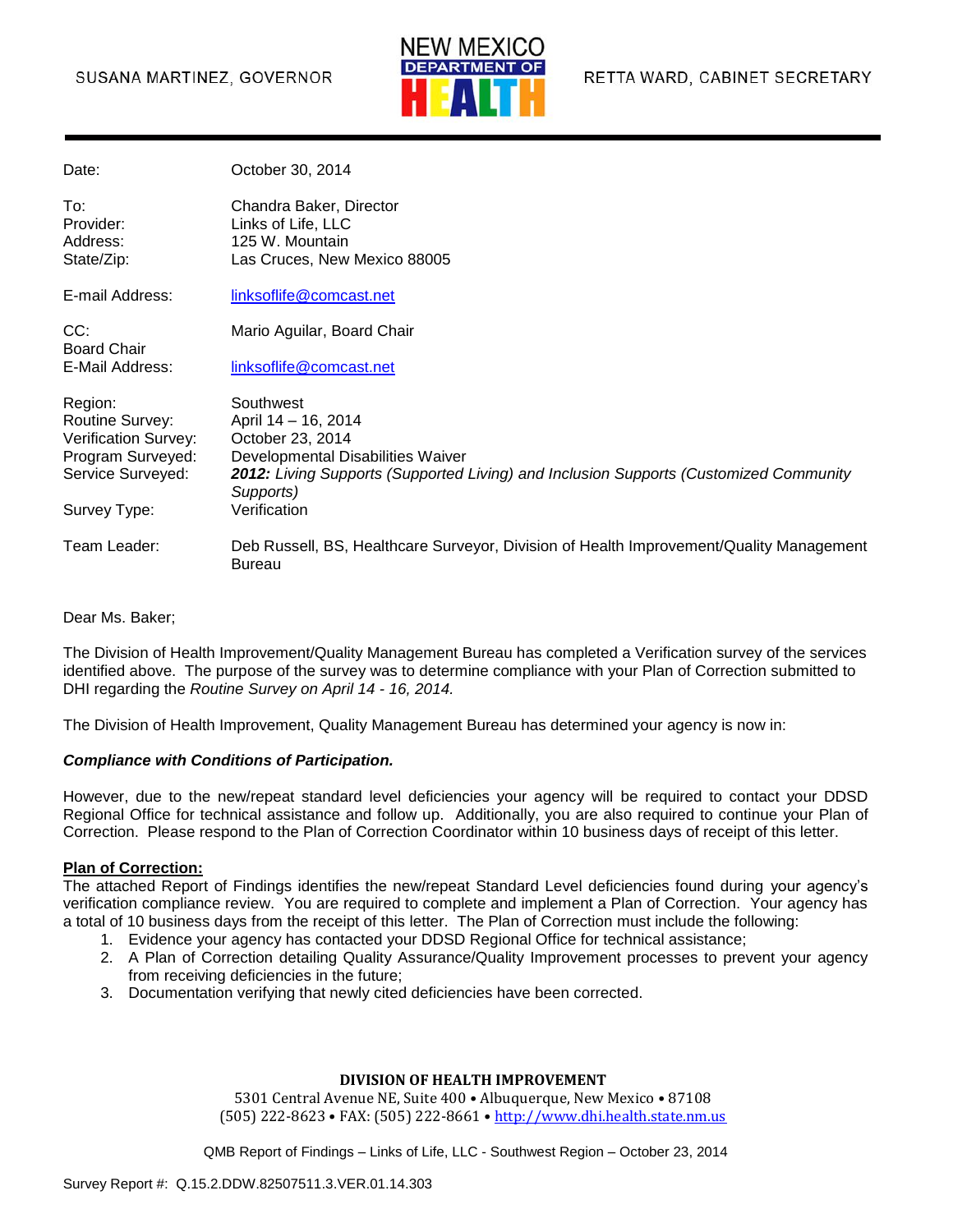#### **Submission of your Plan of Correction:**

Please submit your agency's Plan of Correction and documentation verifying correction of survey deficiencies within 10 business days of receipt of this letter to the parties below:

#### **1. Quality Management Bureau, Attention: Plan of Correction Coordinator 5301 Central Ave. NE Suite 400 Albuquerque, NM 87108**

#### **2. Developmental Disabilities Supports Division Regional Office for region of service surveyed**

Failure to submit your POC within the allotted 10 business days may result in the imposition of a \$200 per day Civil Monetary Penalty until it is received, completed and/or implemented.

Please call the Plan of Correction Coordinator at 505-231-7436, if you have questions about the survey or the report. Thank you for your cooperation and for the work you perform.

Sincerely,

Deb Russell, BS

Deb Russell, BS Team Lead/Healthcare Surveyor Division of Health Improvement Quality Management Bureau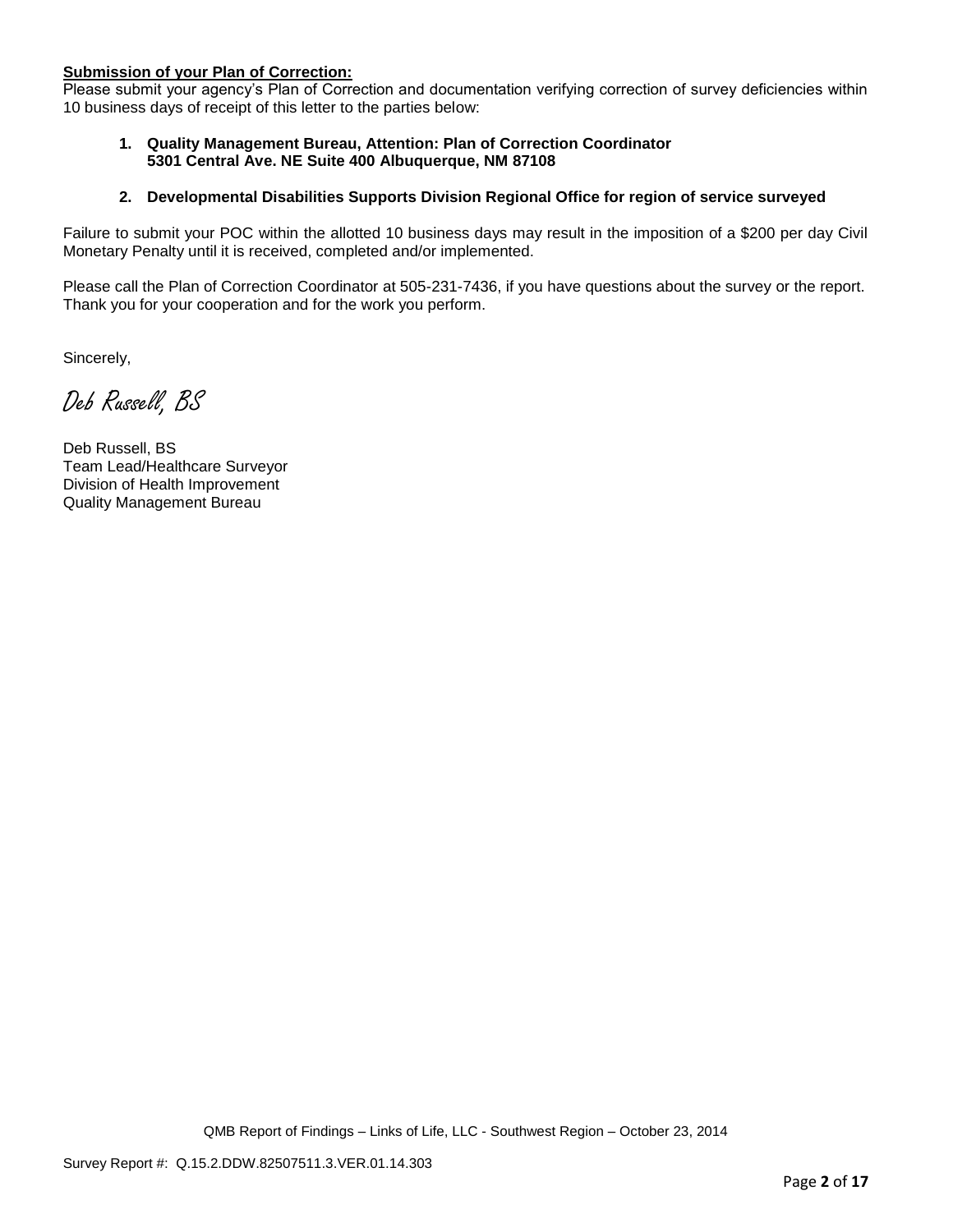| <b>Survey Process Employed:</b>           |                                               |                                                                                                                         |
|-------------------------------------------|-----------------------------------------------|-------------------------------------------------------------------------------------------------------------------------|
| <b>Entrance Conference Date:</b>          | October 23, 2014                              |                                                                                                                         |
| Present:                                  | Links of Life, LLC<br>Chandra Baker, Director |                                                                                                                         |
|                                           | <b>DOH/DHI/QMB</b>                            | Deb Russell, BS, Team Lead/Healthcare Surveyor                                                                          |
| Exit Conference Date:                     | October 23, 2014                              |                                                                                                                         |
| Present:                                  | Links of Life, LLC<br>Chandra Baker, Director | Jennifer Rasmussen, Service Coordinator                                                                                 |
|                                           | <b>DOH/DHI/QMB</b>                            | Deb Russell, BS, Team Lead/Healthcare Surveyor                                                                          |
|                                           |                                               | <b>DDSD - Southwest Regional Office</b><br>Dave Brunson, Social Community Service Coordinator, via telephone            |
| <b>Administrative Locations Visited</b>   | Number:                                       | 1                                                                                                                       |
| <b>Total Sample Size</b>                  | Number:                                       | 6                                                                                                                       |
|                                           |                                               | 0 - Jackson Class Members<br>6 - Non-Jackson Class Members<br>6 - Supported Living<br>6 - Customized Community Supports |
| <b>Persons Served Records Reviewed</b>    | Number:                                       | 6                                                                                                                       |
| Direct Support Personnel Records Reviewed | Number:                                       | 50                                                                                                                      |
| Service Coordinator Records Reviewed      | Number:                                       | 2                                                                                                                       |

Administrative Processes and Records Reviewed:

- Medicaid Billing/Reimbursement Records for all Services Provided
- Accreditation Records
- Oversight of Individual Funds
- Individual Medical and Program Case Files, including, but not limited to:
	- o Individual Service Plans
	- o Progress on Identified Outcomes
	- o Healthcare Plans
	- o Medication Administration Records
	- o Medical Emergency Response Plans<br>
	o Therapy Evaluations and Plans
	- Therapy Evaluations and Plans
	- o Healthcare Documentation Regarding Appointments and Required Follow-Up o Other Required Health Information
- Internal Incident Management Reports and System Process / General Events Reports
- Personnel Files, including nursing and subcontracted staff
- Staff Training Records, Including Competency Interviews with Staff
- Agency Policy and Procedure Manual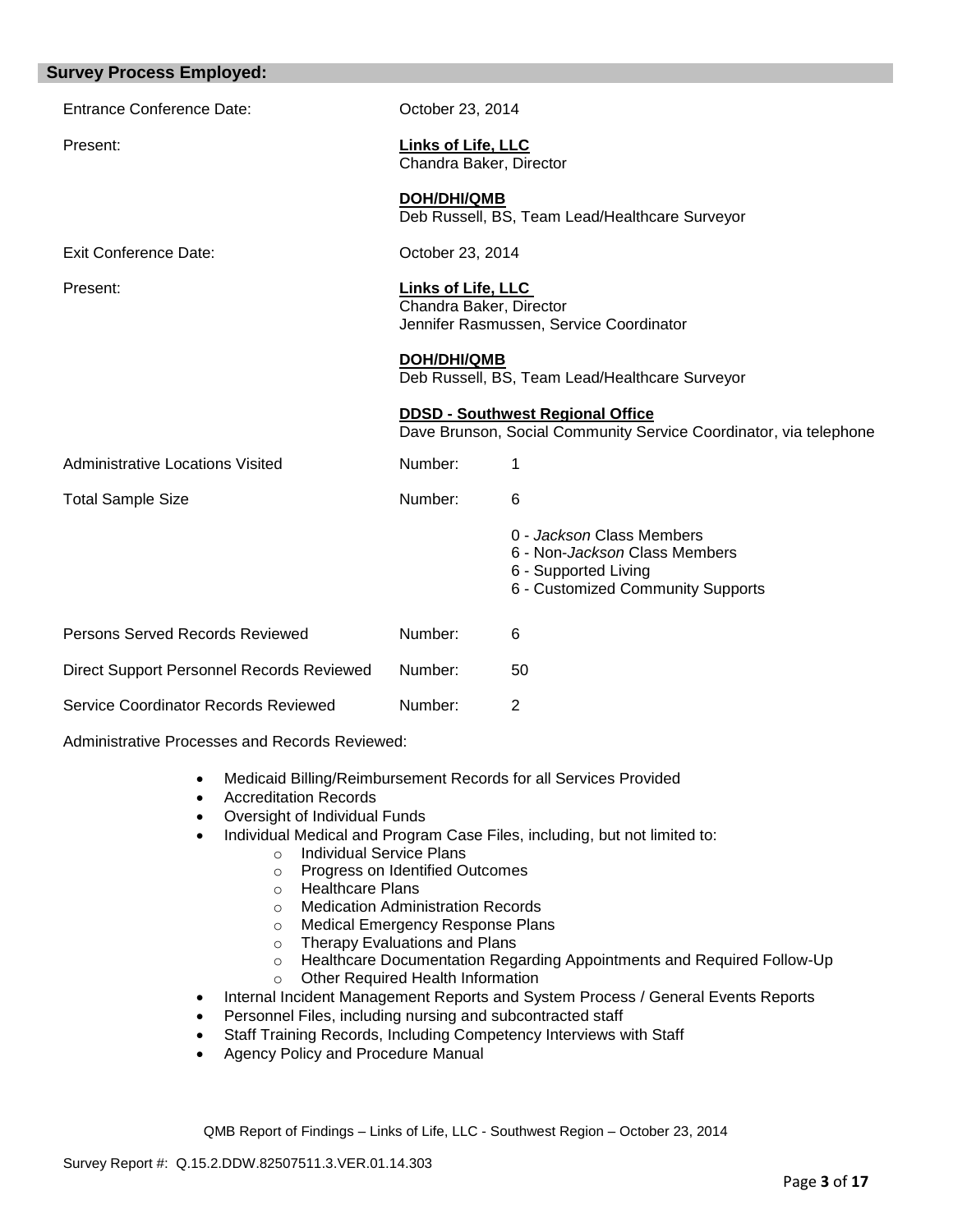- Caregiver Criminal History Screening Records
- Consolidated Online Registry/Employee Abuse Registry
- Human Rights Committee Notes and Meeting Minutes
- Evacuation Drills of Residences and Service Locations
- Quality Assurance / Improvement Plan
- CC: Distribution List: DOH Division of Health Improvement
	- DOH Developmental Disabilities Supports Division
	- DOH Office of Internal Audit
	- HSD Medical Assistance Division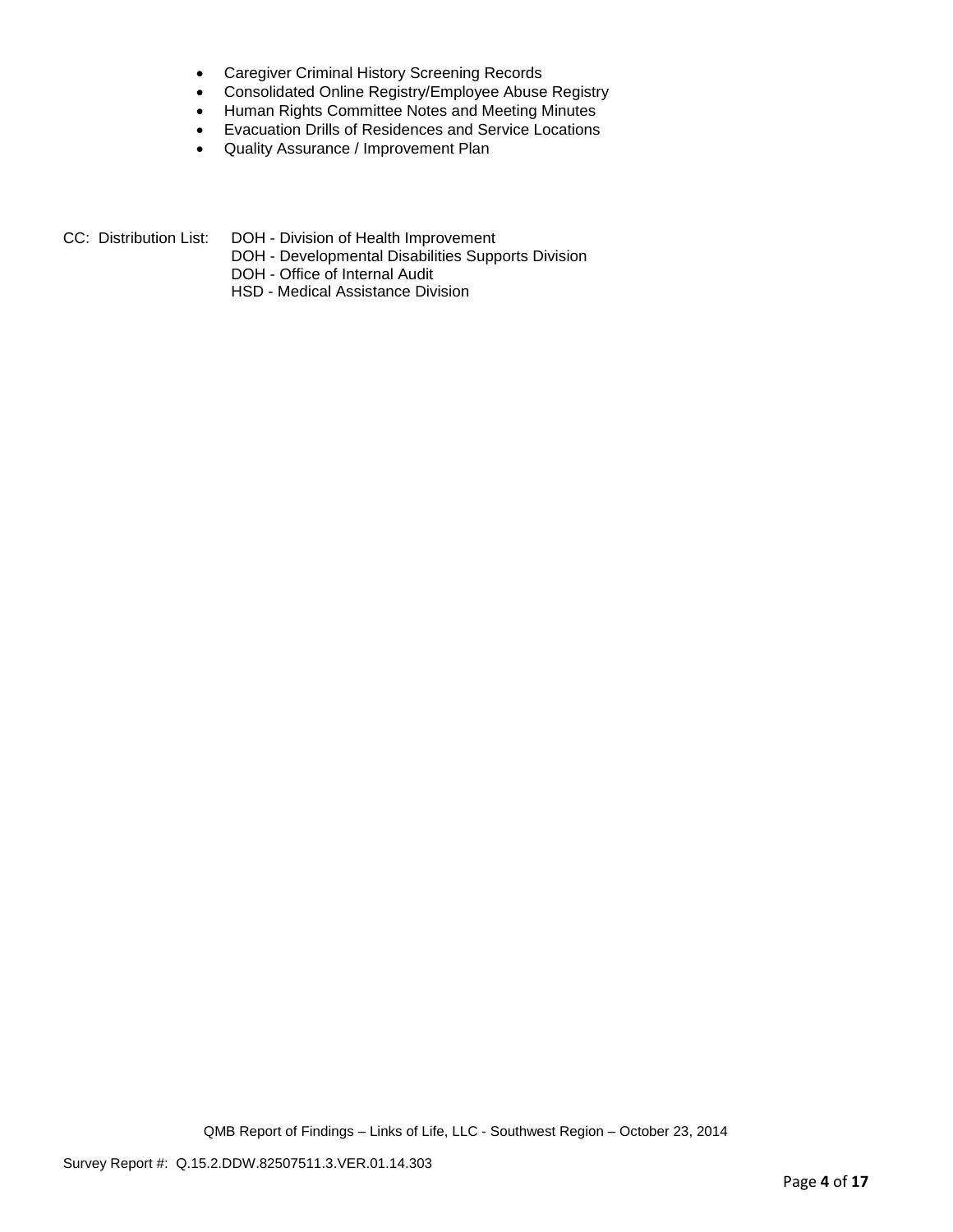## **Department of Health, Division of Health Improvement QMB Determination of Compliance Process**

The Division of Health Improvement, Quality Management Bureau (QMB) surveys compliance of the Developmental Disabilities Waiver (DDW) standards and state and federal regulations. QMB has grouped the CMS assurances into five Service Domains: Level of Care; Plan of Care; Qualified Providers; Health, Welfare and Safety; and Administrative Oversight (note that Administrative Oversight listed in this document is not the same as the CMS assurance of Administrative Authority. Used in this context it is related to the agency's operational policies and procedures, Quality Management system and Medicaid billing and reimbursement processes.)

The QMB Determination of Compliance process is based on provider compliance or non-compliance with standards and regulations identified in the QMB Report of Findings. All deficiencies (non-compliance with standards and regulations) are identified and cited as either a Standard level deficiency or a Condition of Participation level deficiency in the QMB Reports of Findings. All deficiencies require corrective action when non-compliance is identified.

Within the QMB Service Domains there are fundamental regulations, standards, or policies with which a provider must be in essential compliance in order to ensure the health and welfare of individuals served known as Conditions of Participation (CoPs).

The Determination of Compliance for each service type is based on a provider's compliance with CoPs in three (3) Service Domains.

Case Management Services:

- Level of Care
- Plan of Care
- Qualified Providers

Community Inclusion Supports/ Living Supports:

- Qualified Provider
- Plan of Care
- Health, Welfare and Safety

# **Conditions of Participation (CoPs)**

A CoP is an identified fundamental regulation, standard, or policy with which a provider must be in compliance in order to ensure the health and welfare of individuals served. CoPs are based on the Centers for Medicare and Medicaid Services, Home and Community-Based Waiver required assurances. A provider must be in compliance with CoPs to participate as a waiver provider.

QMB surveyors use professional judgment when reviewing the critical elements of each standard and regulation to determine when non-compliance with a standard level deficiency rises to the level of a CoP out of compliance. Only some deficiencies can rise to the level of a CoP. (See the next section for a list of CoPs.) The QMB survey team analyzes the relevant finding in terms of scope, actual harm or potential for harm, unique situations, patterns of performance, and other factors to determine if there is the potential for a negative outcome which would rise to the level of a CoP. A Standard level deficiency becomes a CoP out of compliance when the team's analysis establishes that there is an identified potential for significant harm or actual harm. It is then cited as a CoP out of compliance. If the deficiency does not rise to the level of a CoP out of compliance, it is cited as a Standard Level Deficiency.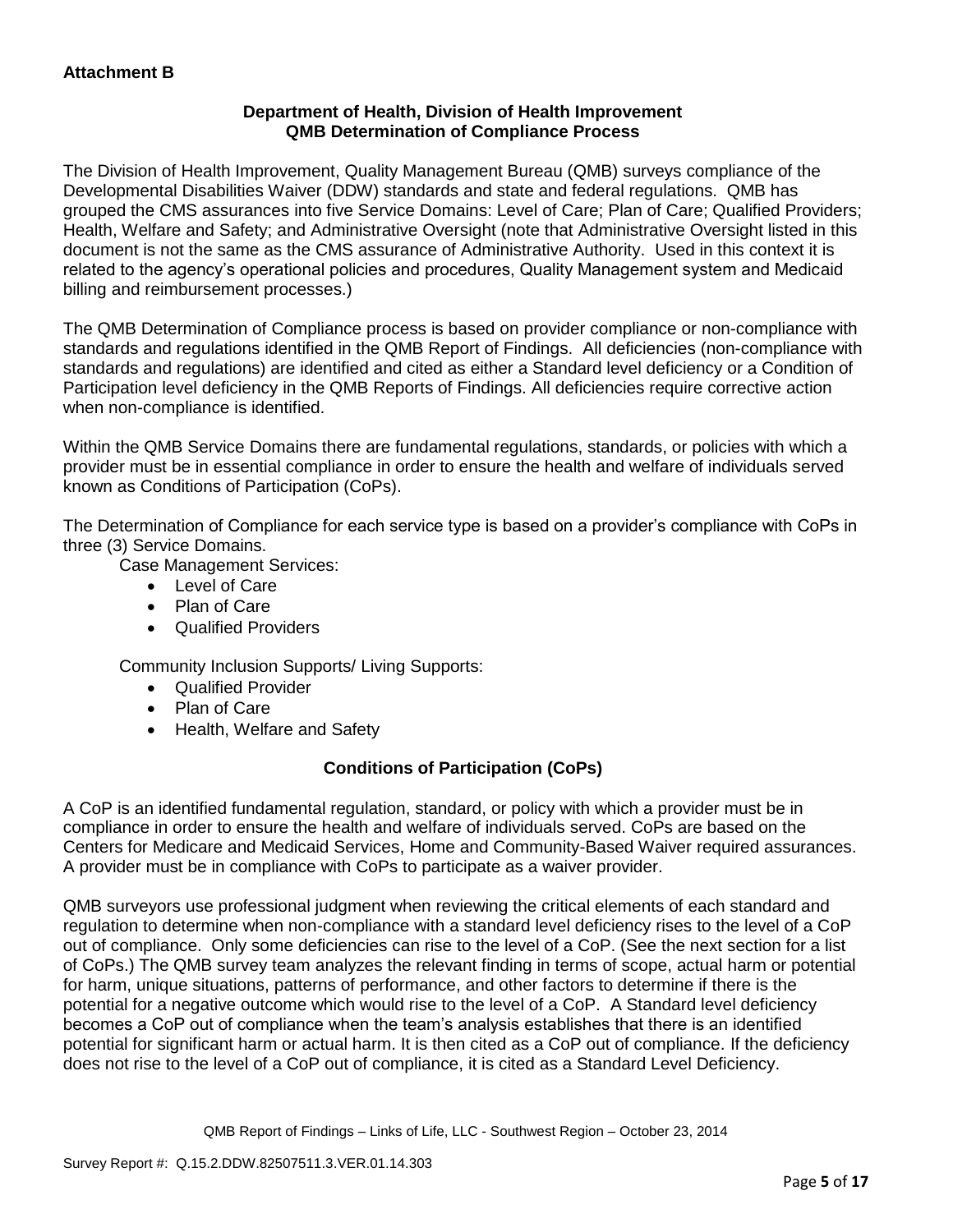The Division of Health Improvement (DHI) and the Developmental Disabilities Supports Division (DDSD) collaborated to revise the current Conditions of Participation (CoPs). There are seven Conditions of Participation in which providers must be in compliance.

# **CoPs and Service Domains for Case Management Supports are as follows:**

## **Service Domain: Level of Care**

- Condition of Participation:
- 1. **Level of Care**: The Case Manager shall complete all required elements of the Long Term Care Assessment Abstract (LTCAA) to ensure ongoing eligibility for waiver services.

# **Service Domain: Plan of Care**

Condition of Participation:

2. **Individual Service Plan (ISP) Creation and Development**: Each individual shall have an ISP. The ISP shall be developed in accordance with DDSD regulations and standards and is updated at least annually or when warranted by changes in the individual's needs.

Condition of Participation:

3. **ISP Monitoring and Evaluation:** The Case Manager shall ensure the health and welfare of the individual through monitoring the implementation of ISP desired outcomes.

## **CoPs and Service Domain for ALL Service Providers is as follows:**

## **Service Domain: Qualified Providers**

- Condition of Participation:
- 4. **Qualified Providers**: Agencies shall ensure support staff has completed criminal background screening and all mandated trainings as required by the DDSD.

## **CoPs and Service Domains for Living Supports and Inclusion Supports are as follows:**

### **Service Domain: Plan of Care**

Condition of Participation:

5. **ISP Implementation**: Services provided shall be consistent with the components of the ISP and implemented to achieve desired outcomes.

## **Service Domain: Health, Welfare and Safety**

Condition of Participation:

6. **Individual Health, Safety and Welfare: (Safety)** Individuals have the right to live and work in a safe environment.

Condition of Participation:

7. **Individual Health, Safety and Welfare (Healthcare Oversight)**: The provider shall support individuals to access needed healthcare services in a timely manner. Nursing, healthcare services and healthcare oversight shall be available and provided as needed to address individuals' health, safety and welfare..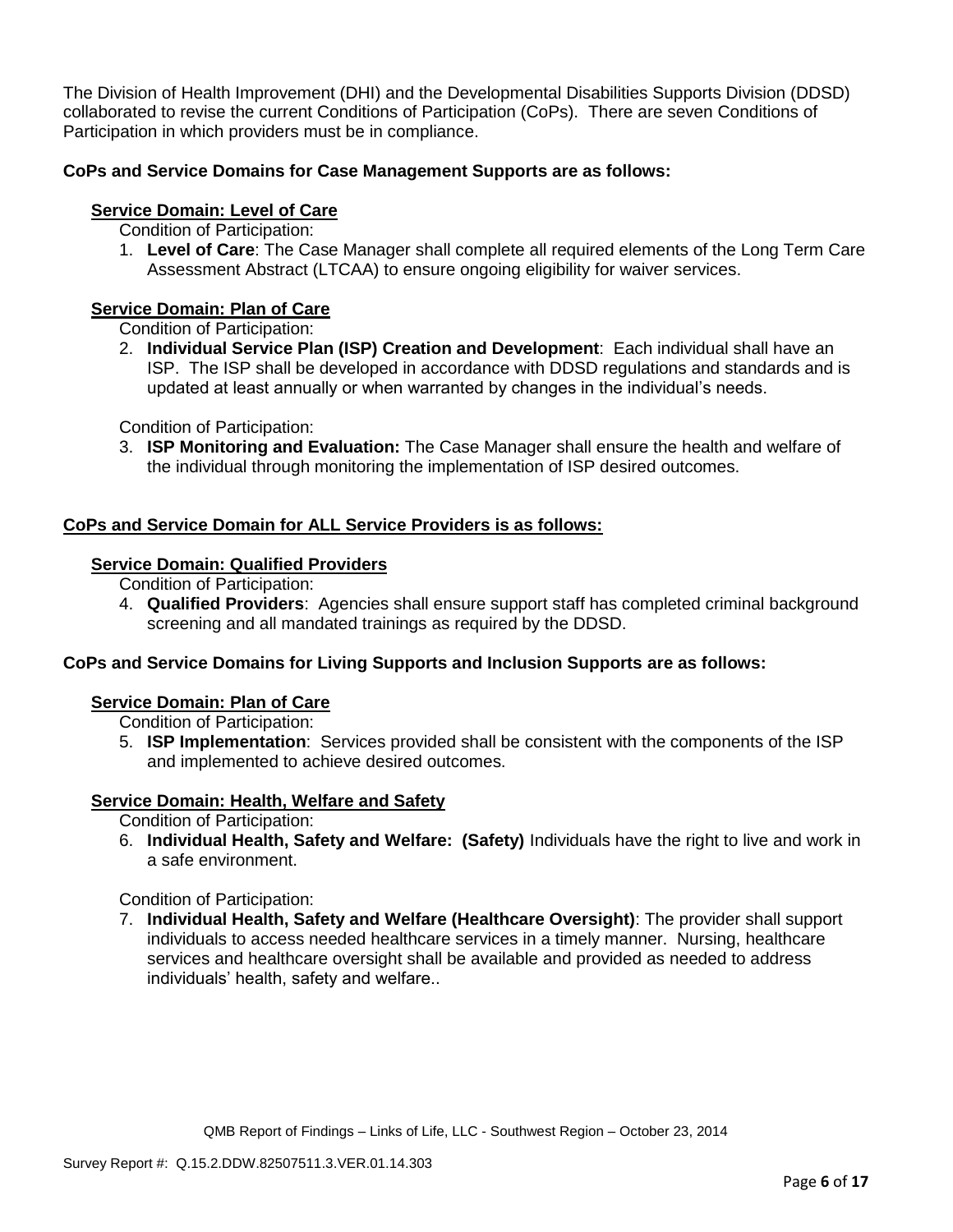### **QMB Determinations of Compliance**

### Compliance with Conditions of Participation

The QMB determination of *Compliance with Conditions of Participation* indicates that a provider is in compliance with all Conditions of Participation, (CoP). The agency has obtained a level of compliance such that there is a minimal potential for harm to individuals' health and safety. To qualify for a determination of Compliance with Conditions of Participation, the provider must be in compliance with all Conditions of Participation in all relevant Service Domains. The agency may also have Standard level deficiencies (deficiencies which are not at the condition level) out of compliance in any of the Service Domains.

### Partial-Compliance with Conditions of Participation

The QMB determination of *Partial-Compliance with Conditions of Participation* indicates that a provider is out of compliance with Conditions of Participation in one (1) to two (2) Service Domains. The agency may have one or more Condition level tags within a Service Domain. This partialcompliance, if not corrected, may result in a serious negative outcome or the potential for more than minimal harm to individuals' health and safety. The agency may also have Standard level deficiencies (deficiencies which are not at the condition level) in any of the Service Domains.

Providers receiving a repeat determination of Partial-Compliance for repeat deficiencies at the level of a Condition in any Service Domain may be referred by the Quality Management Bureau to the Internal Review Committee (IRC) for consideration of remedies and possible actions or sanctions.

### Non-Compliance with Conditions of Participation

The QMB determination of *Non-Compliance with Conditions of Participation* indicates a provider is significantly out of compliance with Conditions of Participation in multiple Service Domains. The agency may have one or more Condition level tags in each of 3 relevant Service Domains. This non-compliance, if not corrected, may result in a serious negative outcome or the potential for more than minimal harm to individuals' health and safety. The agency may also have Standard level deficiencies (deficiencies which are not at the condition level) in any of the Service Domains

Providers receiving a repeat determination of Non-Compliance will be referred by Quality Management Bureau to the Internal Review Committee (IRC) for consideration of remedies and possible actions or sanctions.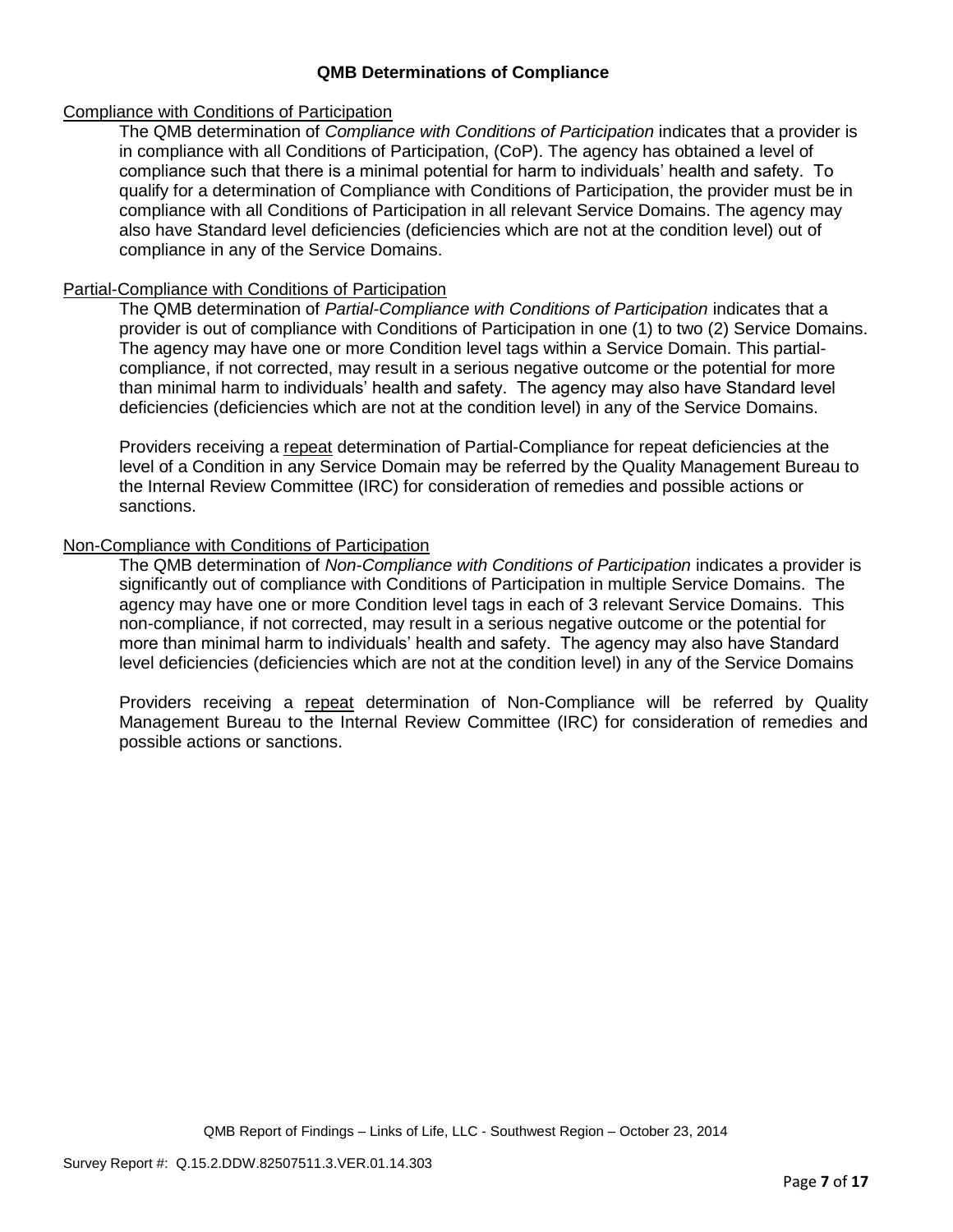### **Guidelines for the Provider Informal Reconsideration of Finding (IRF) Process**

# **Introduction:**

Throughout the QMB Survey process, surveyors are openly communicating with providers. Open communication means surveyors have clarified issues and/or requested missing information before completing the review through the use of the signed/dated "Document Request," or "Administrative Needs," etc. forms. Regardless, there may still be instances where the provider disagrees with a specific finding. Providers may use the following process to informally dispute a finding.

# **Instructions:**

- 1. The Informal Reconsideration of the Finding (IRF) request must be received in writing to the QMB Deputy Bureau Chief **within 10 business days** of receipt of the final Report of Findings.
- 2. The written request for an IRF *must* be completed on the QMB Request for Informal Reconsideration of Finding form available on the QMB website:<http://dhi.health.state.nm.us/qmb>
- 3. The written request for an IRF must specify in detail the request for reconsideration and why the finding is inaccurate.
- 4. The IRF request must include all supporting documentation or evidence.
- 5. If you have questions about the IRC process, email the IRF Chairperson, Crystal Lopez-Beck at [crystal.lopez-beck@state.nm.us](mailto:crystal.lopez-beck@state.nm.us) for assistance.

# **The following limitations apply to the IRF process:**

- The written request for an IRF and all supporting evidence must be received within 10 business days.
- Findings based on evidence requested during the survey and not provided may not be subject to reconsideration.
- The supporting documentation must be new evidence not previously reviewed or requested by the survey team.
- Providers must continue to complete their Plan of Correction during the IRF process
- Providers may not request an IRF to challenge the sampling methodology.
- Providers may not request an IRF based on disagreement with the nature of the standard or regulation.
- Providers may not request an IRF to challenge the team composition.
- Providers may not request an IRF to challenge the DHI/QMB determination of compliance or the length of their DDSD provider contract.

A Provider forfeits the right to an IRF if the request is not received within 10 business days of receiving the report and/or does not include all supporting documentation or evidence to show compliance with the standards and regulations.

The IRF Committee will review the request, the Provider will be notified in writing of the ruling; no face-toface meeting will be conducted.

When a Provider requests that a finding be reconsidered, it does not stop or delay the Plan of Correction process. **Providers must continue to complete the Plan of Correction, including the finding in dispute regardless of the IRF status.** If a finding is removed or modified, it will be noted and removed or modified from the Report of Findings. It should be noted that in some cases a Plan of Correction may be completed prior to the IRF process being completed. The provider will be notified in writing on the decisions of the IRF committee.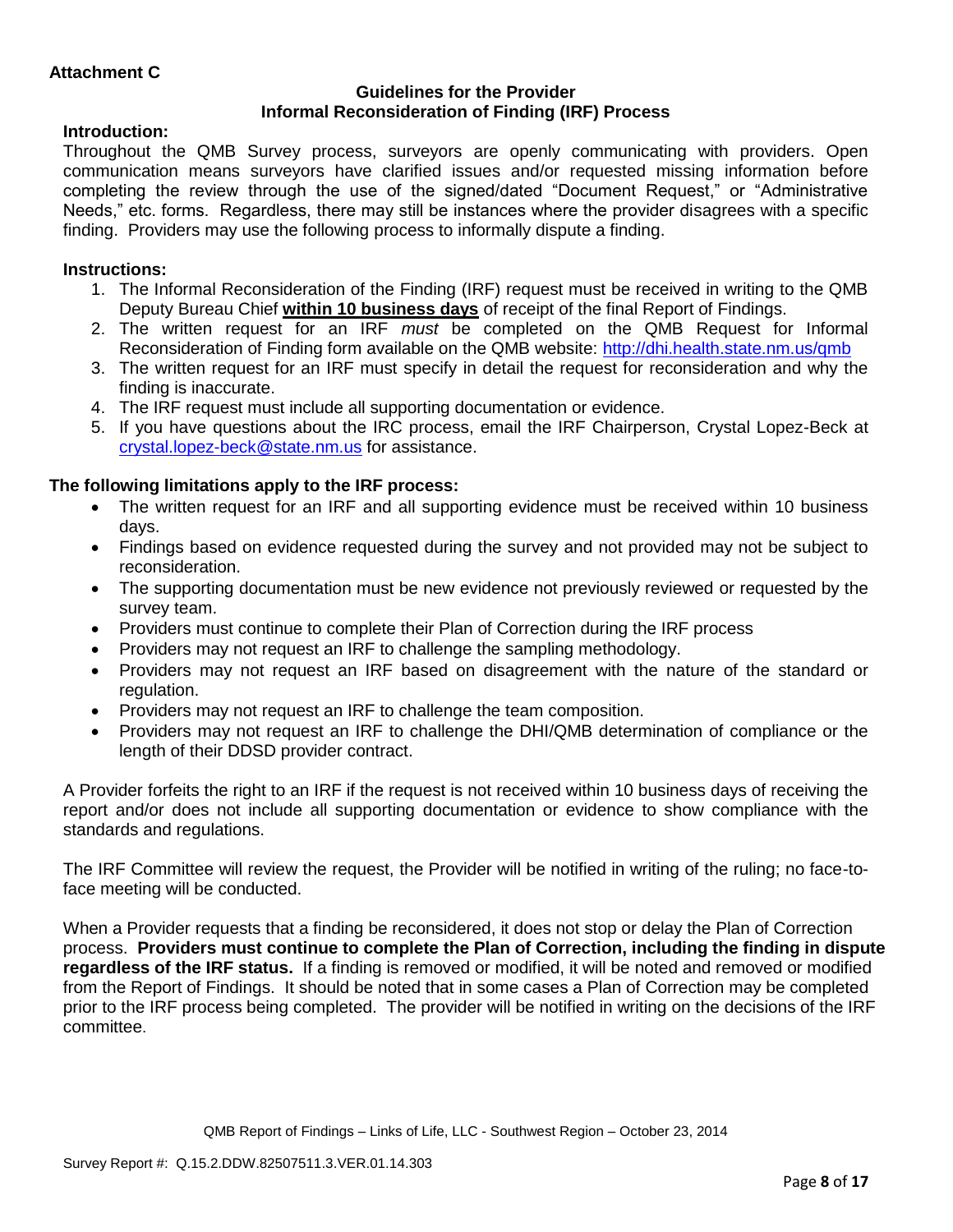| <b>Agency:</b>              | Links of Life, LLC - Southwest Region                                                                  |
|-----------------------------|--------------------------------------------------------------------------------------------------------|
| Program:                    | Developmental Disabilities Waiver                                                                      |
| Service:                    | <b>2012:</b> Living Supports (Supported Living) and Inclusion Supports (Customized Community Supports) |
| Monitoring Type:            | <b>Verification Survey</b>                                                                             |
| <b>Routine Survey:</b>      | April 14 – 16, 2014                                                                                    |
| <b>Verification Survey:</b> | <b>October 23, 2014</b>                                                                                |

| <b>Standard of Care</b>                                                                                                                                                                                                                                                                                                                                                                                                                                                                                                                                                                                                                                                                                                                                                                                                                                                                                 | <b>Routine Survey Deficiencies</b><br>April 14 - 16, 2014                                                                                                                                                                                                                                                                                                                                                                                                                                                                                                                                                                 | <b>Verification Survey New and Repeat</b><br><b>Deficiencies October 23, 2014</b>                                                                                                                                                                                                                                                                                                                                                                                                                                                   |  |
|---------------------------------------------------------------------------------------------------------------------------------------------------------------------------------------------------------------------------------------------------------------------------------------------------------------------------------------------------------------------------------------------------------------------------------------------------------------------------------------------------------------------------------------------------------------------------------------------------------------------------------------------------------------------------------------------------------------------------------------------------------------------------------------------------------------------------------------------------------------------------------------------------------|---------------------------------------------------------------------------------------------------------------------------------------------------------------------------------------------------------------------------------------------------------------------------------------------------------------------------------------------------------------------------------------------------------------------------------------------------------------------------------------------------------------------------------------------------------------------------------------------------------------------------|-------------------------------------------------------------------------------------------------------------------------------------------------------------------------------------------------------------------------------------------------------------------------------------------------------------------------------------------------------------------------------------------------------------------------------------------------------------------------------------------------------------------------------------|--|
| Service Domain: Service Plans: ISP Implementation - Services are delivered in accordance with the service plan, including type,<br>scope, amount, duration and frequency specified in the service plan.                                                                                                                                                                                                                                                                                                                                                                                                                                                                                                                                                                                                                                                                                                 |                                                                                                                                                                                                                                                                                                                                                                                                                                                                                                                                                                                                                           |                                                                                                                                                                                                                                                                                                                                                                                                                                                                                                                                     |  |
| Tag #1A32 and LS14 / 6L14<br><b>Individual Service Plan Implementation</b>                                                                                                                                                                                                                                                                                                                                                                                                                                                                                                                                                                                                                                                                                                                                                                                                                              | <b>Condition of Participation Level Deficiency</b>                                                                                                                                                                                                                                                                                                                                                                                                                                                                                                                                                                        | <b>Standard Level Deficiency</b>                                                                                                                                                                                                                                                                                                                                                                                                                                                                                                    |  |
| NMAC 7.26.5.16.C and D Development of the ISP.<br>Implementation of the ISP. The ISP shall be<br>implemented according to the timelines determined<br>by the IDT and as specified in the ISP for each<br>stated desired outcomes and action plan.<br>C. The IDT shall review and discuss information and<br>recommendations with the individual, with the goal<br>of supporting the individual in attaining desired<br>outcomes. The IDT develops an ISP based upon<br>the individual's personal vision statement, strengths,<br>needs, interests and preferences. The ISP is a<br>dynamic document, revised periodically, as needed,<br>and amended to reflect progress towards personal<br>goals and achievements consistent with the<br>individual's future vision. This regulation is<br>consistent with standards established for individual<br>plan development as set forth by the commission on | After an analysis of the evidence it has been<br>determined there is a significant potential for a<br>negative outcome to occur.<br>Based on record review, the Agency did not<br>implement the ISP according to the timelines<br>determined by the IDT and as specified in the ISP<br>for each stated desired outcomes and action plan for<br>5 of 6 individuals.<br>As indicated by Individuals ISP the following was<br>found with regards to the implementation of ISP<br>Outcomes:<br><b>Administrative Files Reviewed:</b><br><b>Supported Living Data Collection/Data</b><br>Tracking/Progress with regards to ISP | <b>New / Repeat Finding:</b><br>Based on record review, the Agency did not<br>implement the ISP according to the timelines<br>determined by the IDT and as specified in the ISP<br>for each stated desired outcomes and action plan for<br>1 of 6 individuals.<br>As indicated by Individuals' ISP the following was<br>found with regards to the implementation of ISP<br>Outcomes:<br><b>Administrative Files Reviewed:</b><br><b>Supported Living Data Collection/Data</b><br>Tracking/Progress with regards to ISP<br>Outcomes: |  |
| the accreditation of rehabilitation facilities (CARF)<br>and/or other program accreditation approved and<br>adopted by the developmental disabilities division<br>and the department of health. It is the policy of the                                                                                                                                                                                                                                                                                                                                                                                                                                                                                                                                                                                                                                                                                 | Outcomes:<br>Individual #1<br>• None found regarding: Live Outcome/Action                                                                                                                                                                                                                                                                                                                                                                                                                                                                                                                                                 | Individual #6<br>• None found regarding: Live Outcome/Action<br>Step: "Will choose recipe to prepare/get needed<br>items" for 8/2014.                                                                                                                                                                                                                                                                                                                                                                                               |  |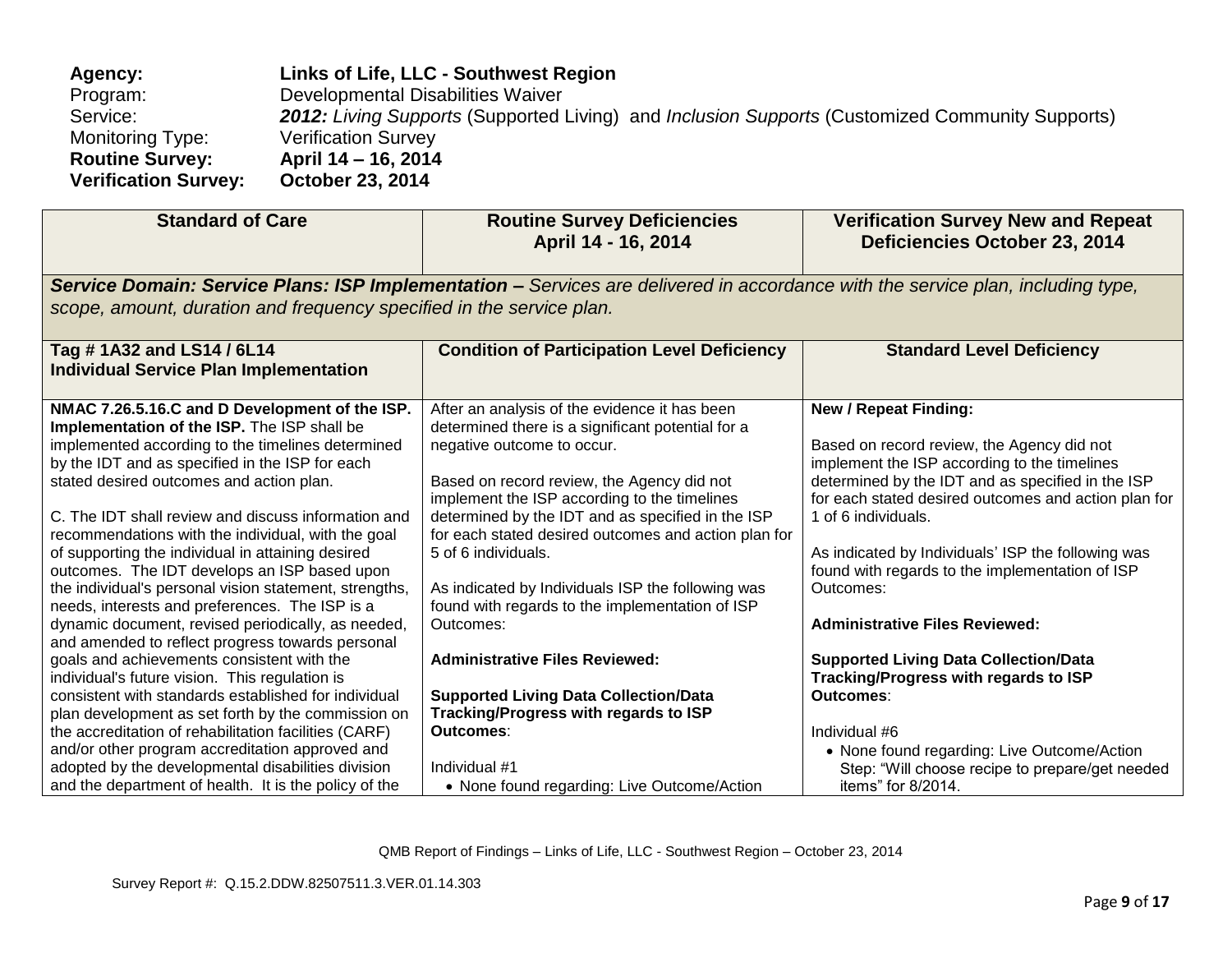| developmental disabilities division (DDD), that to the<br>extent permitted by funding, each individual receive<br>supports and services that will assist and encourage<br>independence and productivity in the community and<br>attempt to prevent regression or loss of current<br>capabilities. Services and supports include<br>specialized and/or generic services, training,<br>education and/or treatment as determined by the<br>IDT and documented in the ISP.<br>D. The intent is to provide choice and obtain<br>opportunities for individuals to live, work and play<br>with full participation in their communities. The<br>following principles provide direction and purpose in<br>planning for individuals with developmental<br>disabilities.<br>[05/03/94; 01/15/97; Recompiled 10/31/01] | Step: "With Assistance will go to store and pick<br>up items" for 1/2014 - 3/2014.<br>• None found regarding: Have Fun/Develop<br>Relationships Outcome/Action Step: "With<br>assistance will take pictures at events" for<br>1/2014 - 3/2014.<br>• None found regarding: Have Fun/Develop<br>Relationships Outcome/Action Step: "With<br>assistance will make picture album" for 1/2014 -<br>$3/2014$ .<br>Individual #2<br>• None found regarding: Live Outcome/Action<br>Step: "Will track spending" for 1/2014 - 3/2014.<br>Individual #4<br>• None found regarding: Live Outcome/Action<br>Step: "Will choose recipe/get needed items" for<br>2/2014. | • None found regarding: Live Outcome/Action<br>Step: "Will prepare" for 8/2014.<br><b>Provider:</b><br>State your Plan of Correction for the deficiencies<br>cited in this tag here: $\rightarrow$ |
|------------------------------------------------------------------------------------------------------------------------------------------------------------------------------------------------------------------------------------------------------------------------------------------------------------------------------------------------------------------------------------------------------------------------------------------------------------------------------------------------------------------------------------------------------------------------------------------------------------------------------------------------------------------------------------------------------------------------------------------------------------------------------------------------------------|------------------------------------------------------------------------------------------------------------------------------------------------------------------------------------------------------------------------------------------------------------------------------------------------------------------------------------------------------------------------------------------------------------------------------------------------------------------------------------------------------------------------------------------------------------------------------------------------------------------------------------------------------------|----------------------------------------------------------------------------------------------------------------------------------------------------------------------------------------------------|
|                                                                                                                                                                                                                                                                                                                                                                                                                                                                                                                                                                                                                                                                                                                                                                                                            | • None found regarding: Live Outcome/Action<br>Step: "Will prepare recipe" for 2/2014.<br>Individual #5<br>• None found regarding: Live Outcome/Action<br>Step: "Will research various groups to join" for<br>1/2014 - 3/2014.<br>• None found regarding: Live Outcome/Action<br>Step: "Will attend group meetings" for 1/2014 -<br>$3/2014$ .<br>• None found regarding: Live Outcome/Action<br>Step: "Will participate in group or one to one<br>discussions as a peer mentor" for 1/2014 -<br>$3/2014$ .<br>• None found regarding: Have Fun/Develop                                                                                                    | <b>Provider:</b><br>Enter your ongoing Quality Assurance/Quality<br>Improvement processes as it related to this tag<br>number here: $\rightarrow$                                                  |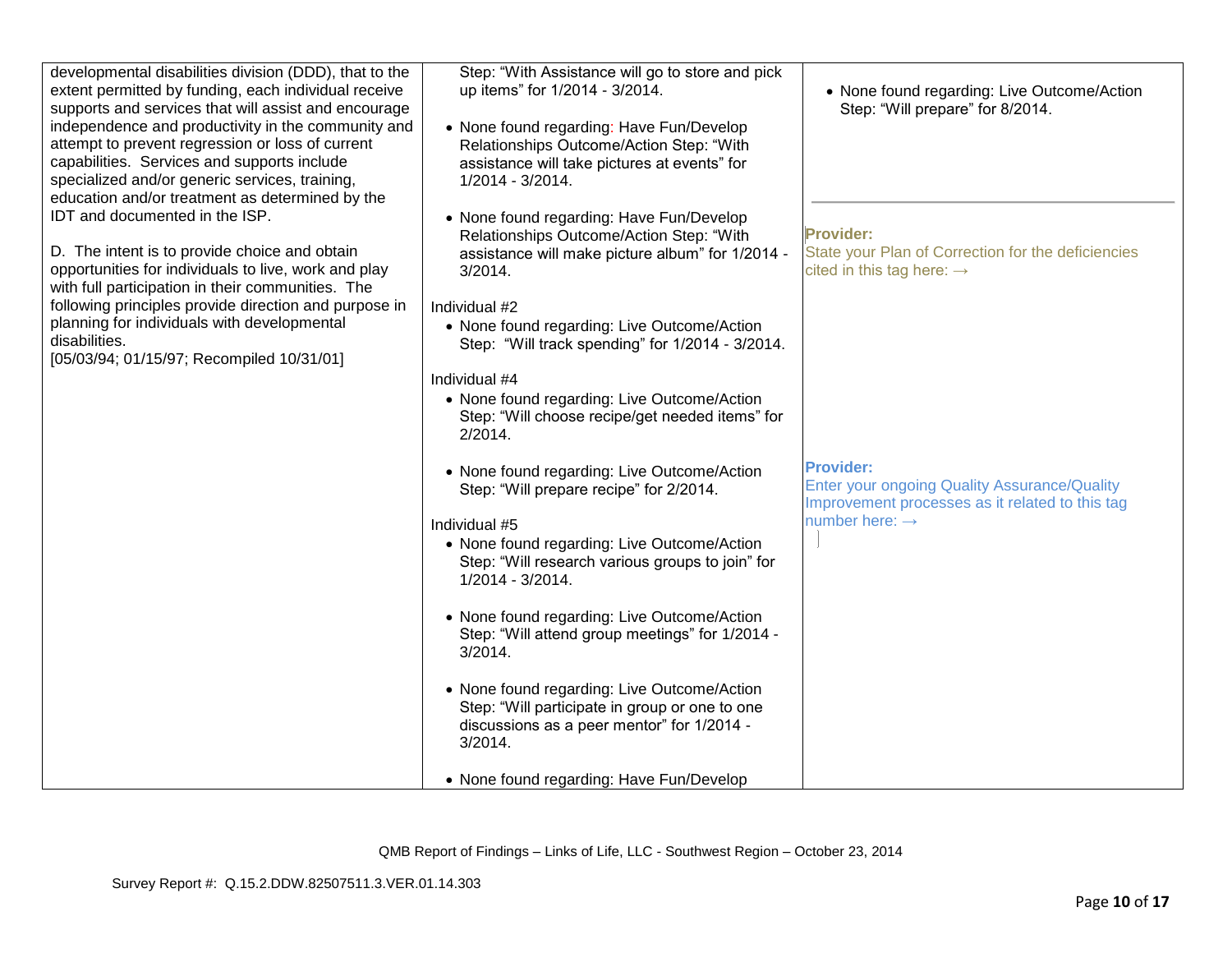| Relationships Outcome/Action Step: "Will<br>explore different team options" for 1/2014 -<br>3/2014.                                                   |  |
|-------------------------------------------------------------------------------------------------------------------------------------------------------|--|
| • None found regarding: Have Fun/Develop<br>Relationships Outcome/Action Step: "Will join a<br>team" for 1/2014 - 3/2014.                             |  |
| • None found regarding: Have Fun/Develop<br>Relationships Outcome/Action Step: "Will<br>participate/compete in tournament" for 1/2014 -<br>$3/2014$ . |  |
| Individual #6<br>• None found regarding: Live Outcome/Action<br>Step: "Will choose recipe to prepare/get needed<br>items" for 12/2013 - 3/2014.       |  |
| • None found regarding: Live Outcome/Action<br>Step: "Will prepare" for 12/2013 - 3/2014.                                                             |  |
| • None found regarding: Have Fun/Develop<br>Relationships Outcome/Action Step: "Will work<br>on writing/ practicing songs" for 12/2013 -<br>3/2014.   |  |
| <b>Customized Community Supports Data</b><br><b>Collection/Data Tracking/Progress with regards</b><br>to ISP Outcomes:                                |  |
| Individual #1<br>• None found regarding: Work/Education/<br>Volunteer Outcome/Action Step: "Will work on<br>reading skills" for 1/2014 - 3/2014.      |  |
| Individual #6<br>• None found regarding: Work/Education/<br>Volunteer Outcome/Action Step: "Will work on<br>reading" for 12/2013 - 3/2014.            |  |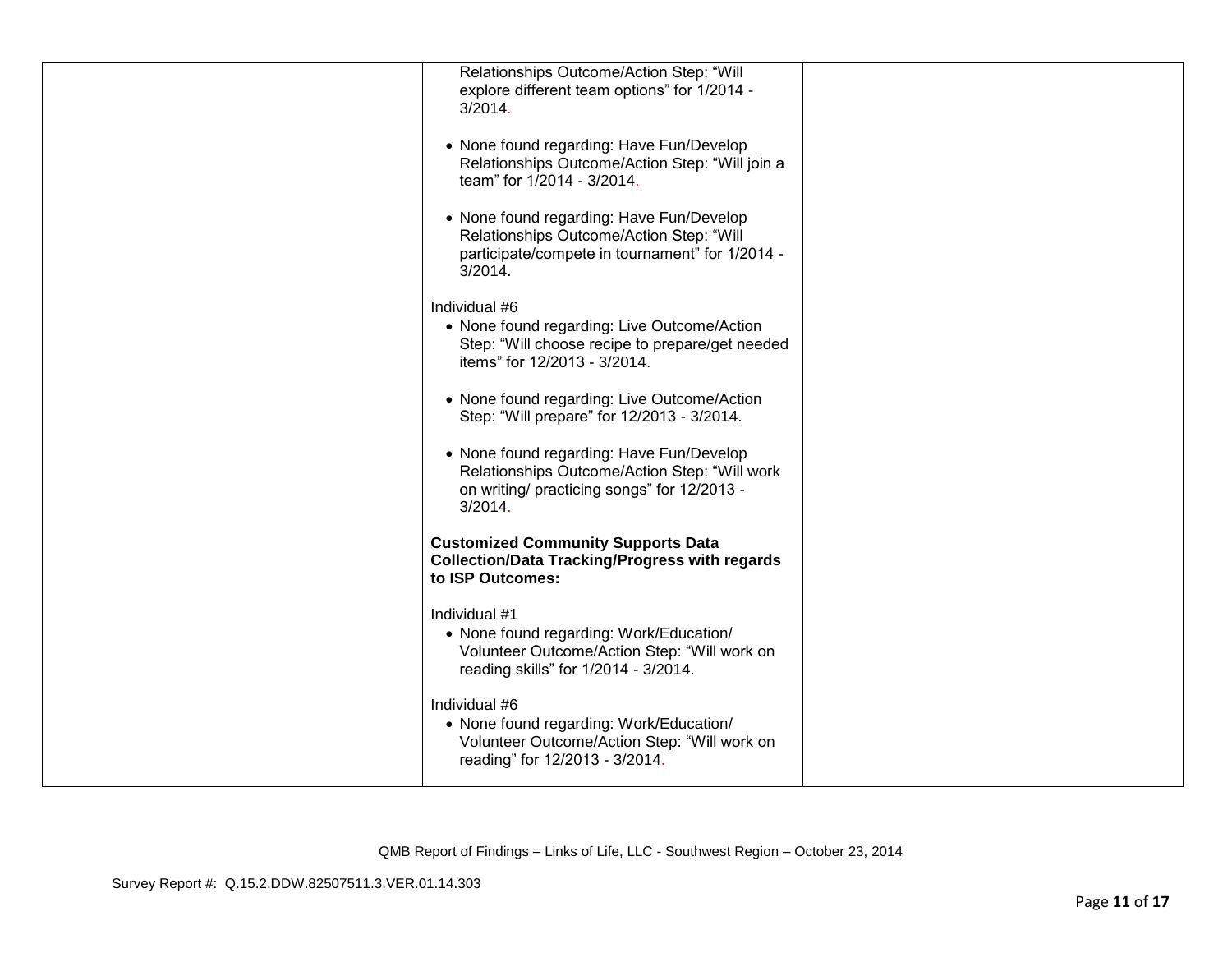| <b>Residential Files Reviewed:</b>                                                                                                                                                                 |
|----------------------------------------------------------------------------------------------------------------------------------------------------------------------------------------------------|
| <b>Supported Living Data Collection/Data</b><br>Tracking/Progress with regards to ISP<br>Outcomes:                                                                                                 |
| Individual #1<br>• None found regarding: Live Outcome/Action<br>Step: "With Assistance will go to store and pick<br>up items" for 4/1 - 11, 2014. Action step is to be<br>completed weekly.        |
| Individual #2<br>• None found regarding: Live Outcome/Action<br>Step: "Will track spending" for 4/1 - 11, 2014.<br>Action step is to be completed weekly.                                          |
| • None found regarding: Have Fun/Develop<br>Relationships Outcome/Action Step: "Will save<br>money from each paycheck" for 4/1 - 11, 2014.<br>Action step is to be completed weekly.               |
| Individual #6<br>• None found regarding: Live Outcome/Action<br>Step: "Will choose recipe to prepare/get needed<br>items" for 4/1 - 11, 2014. Action step is to be<br>completed weekly.            |
| • None found regarding: Live Outcome/Action<br>Step: "Will prepare" for 4/1 - 11, 2014. Action<br>step is to be completed weekly.                                                                  |
| • None found regarding: Have Fun/Develop<br>Relationships Outcome/Action Step: "Will work<br>on writing/ practicing songs" for 4/1 - 11, 2014.<br>Action step is to be completed 3 times per week. |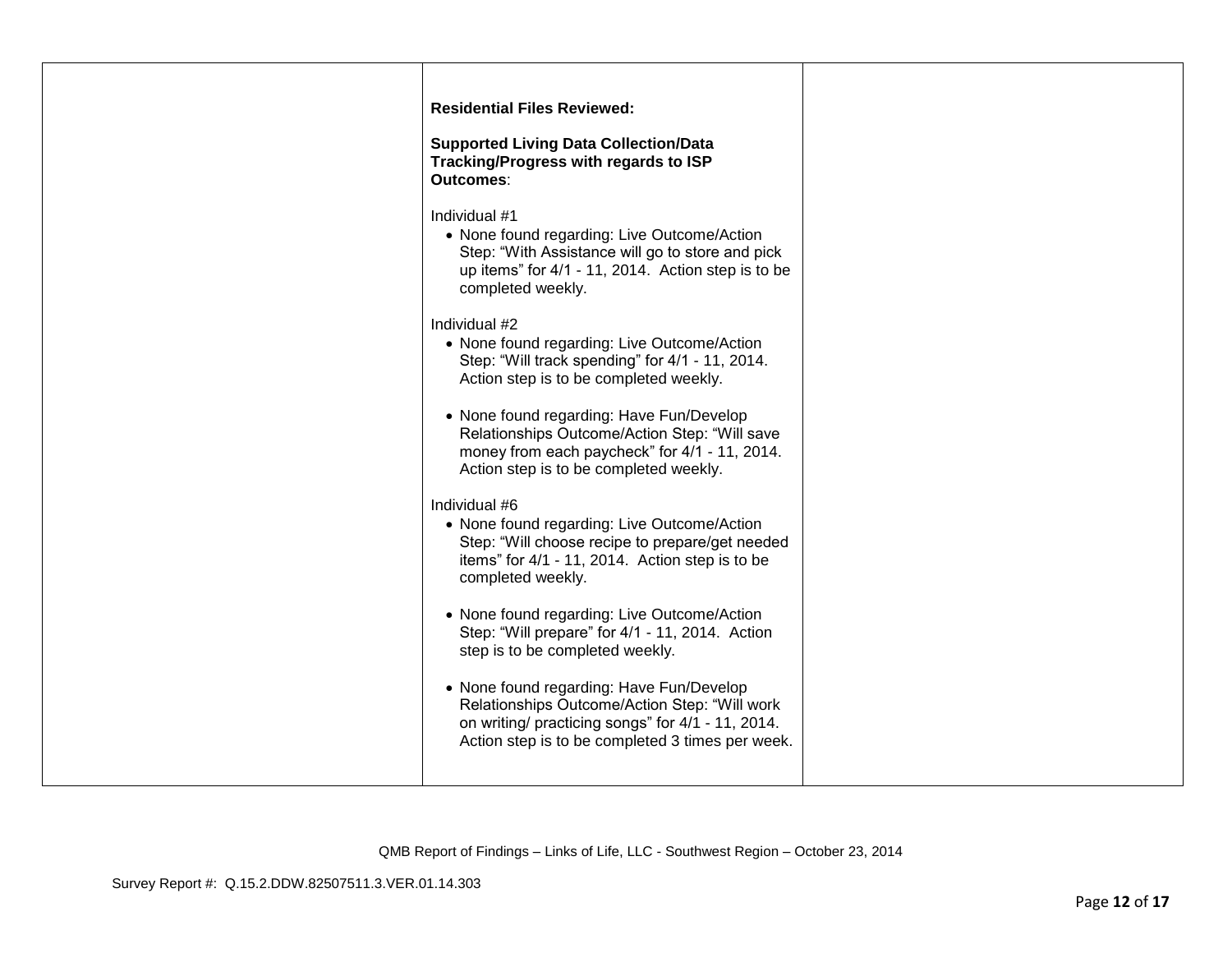| <b>Standard of Care</b>                                                                                                                                                                                                                                                                                                  | <b>Routine Survey Deficiencies</b><br>April 14 - 16, 2014 | <b>Verification Survey New and Repeat</b><br>Deficiencies October 23, 2014 |
|--------------------------------------------------------------------------------------------------------------------------------------------------------------------------------------------------------------------------------------------------------------------------------------------------------------------------|-----------------------------------------------------------|----------------------------------------------------------------------------|
| Service Domain: Service Plans: ISP Implementation - Services are delivered in accordance with the service plan, including type,<br>scope, amount, duration and frequency specified in the service plan.                                                                                                                  |                                                           |                                                                            |
| Tag # IS11 / 5I11 Reporting Requirements<br><b>Inclusion Reports</b>                                                                                                                                                                                                                                                     | <b>Standard Level Deficiency</b>                          | <b>Completed</b>                                                           |
| Tag # LS14 / 6L14 Residential Case File                                                                                                                                                                                                                                                                                  | <b>Standard Level Deficiency</b>                          | <b>Completed</b>                                                           |
| Tag # LS17 / 6L17 Reporting Requirements<br>(Community Living Reports)                                                                                                                                                                                                                                                   | <b>Standard Level Deficiency</b>                          | <b>Completed</b>                                                           |
| Service Domain: Qualified Providers - The State monitors non-licensed/non-certified providers to assure adherence to waiver<br>requirements. The State implements its policies and procedures for verifying that provider training is conducted in accordance with State<br>requirements and the approved waiver.        |                                                           |                                                                            |
| Tag #1A11.1 Transportation Training                                                                                                                                                                                                                                                                                      | <b>Standard Level Deficiency</b>                          | <b>Completed</b>                                                           |
| Tag #1A20 Direct Support Personnel<br><b>Training</b>                                                                                                                                                                                                                                                                    | <b>Standard Level Deficiency</b>                          | <b>Completed</b>                                                           |
| Tag #1A22 Agency Personnel Competency                                                                                                                                                                                                                                                                                    | <b>Standard Level Deficiency</b>                          | <b>Completed</b>                                                           |
| Tag # 1A28.1 Incident Mgt. System -<br><b>Personnel Training</b>                                                                                                                                                                                                                                                         | <b>Standard Level Deficiency</b>                          | <b>Completed</b>                                                           |
| Tag # 1A37 Individual Specific Training                                                                                                                                                                                                                                                                                  | <b>Standard Level Deficiency</b>                          | <b>Completed</b>                                                           |
| Service Domain: Health and Welfare - The state, on an ongoing basis, identifies, addresses and seeks to prevent occurrences of<br>abuse, neglect and exploitation. Individuals shall be afforded their basic human rights. The provider supports individuals to access<br>needed healthcare services in a timely manner. |                                                           |                                                                            |
| Tag #1A09 Medication Delivery<br><b>Routine Medication Administration</b>                                                                                                                                                                                                                                                | <b>Standard Level Deficiency</b>                          | <b>Completed</b>                                                           |
| Tag # 1A27 Incident Mgt. Late and Failure<br>to Report                                                                                                                                                                                                                                                                   | <b>Standard Level Deficiency</b>                          | <b>Completed</b>                                                           |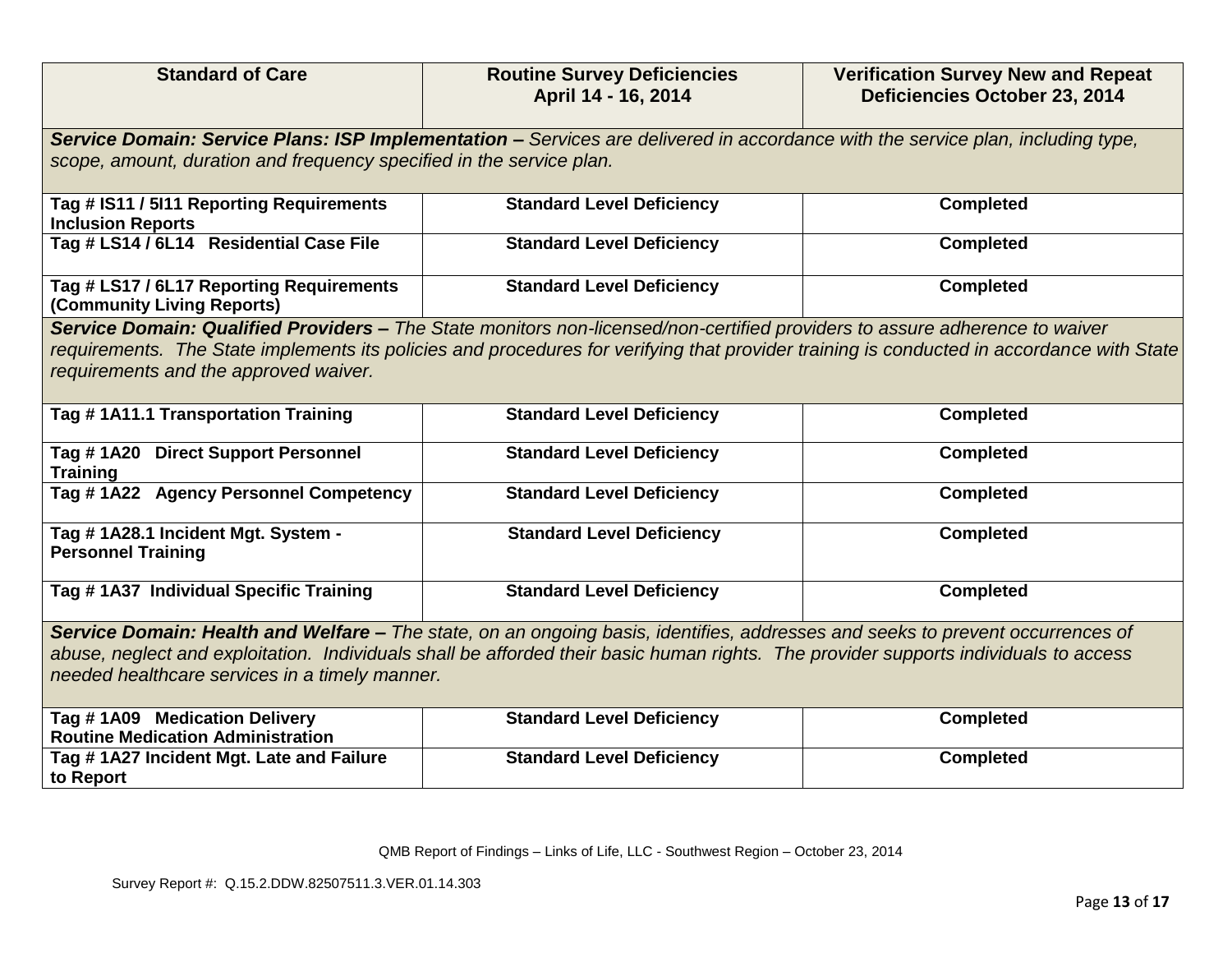| Tag #1A27.2 Duty to Report IRs Filed<br>During On-Site and/or IRs Not Reported by<br><b>Provider</b>                                                                                                                 | <b>Standard Level Deficiency</b>                   | <b>Completed</b> |
|----------------------------------------------------------------------------------------------------------------------------------------------------------------------------------------------------------------------|----------------------------------------------------|------------------|
| Tag #1A31 Client Rights/Human Rights                                                                                                                                                                                 | <b>Condition of Participation Level Deficiency</b> | <b>Completed</b> |
| Tag # LS13 / 6L13                                                                                                                                                                                                    | <b>Standard Level Deficiency</b>                   | <b>Completed</b> |
| <b>Community Living Healthcare Reqts.</b>                                                                                                                                                                            |                                                    |                  |
| Tag # LS25 / 6L25                                                                                                                                                                                                    | <b>Standard Level Deficiency</b>                   | <b>Completed</b> |
| <b>Residential Health and Safety (SL/FL)</b>                                                                                                                                                                         |                                                    |                  |
| Service Domain: Medicaid Billing/Reimbursement - State financial oversight exists to assure that claims are coded and paid for in<br>accordance with the reimbursement methodology specified in the approved waiver. |                                                    |                  |
| <b>TAG #1A12 All Services Reimbursement</b>                                                                                                                                                                          | <b>No Deficiencies Found</b>                       | <b>NA</b>        |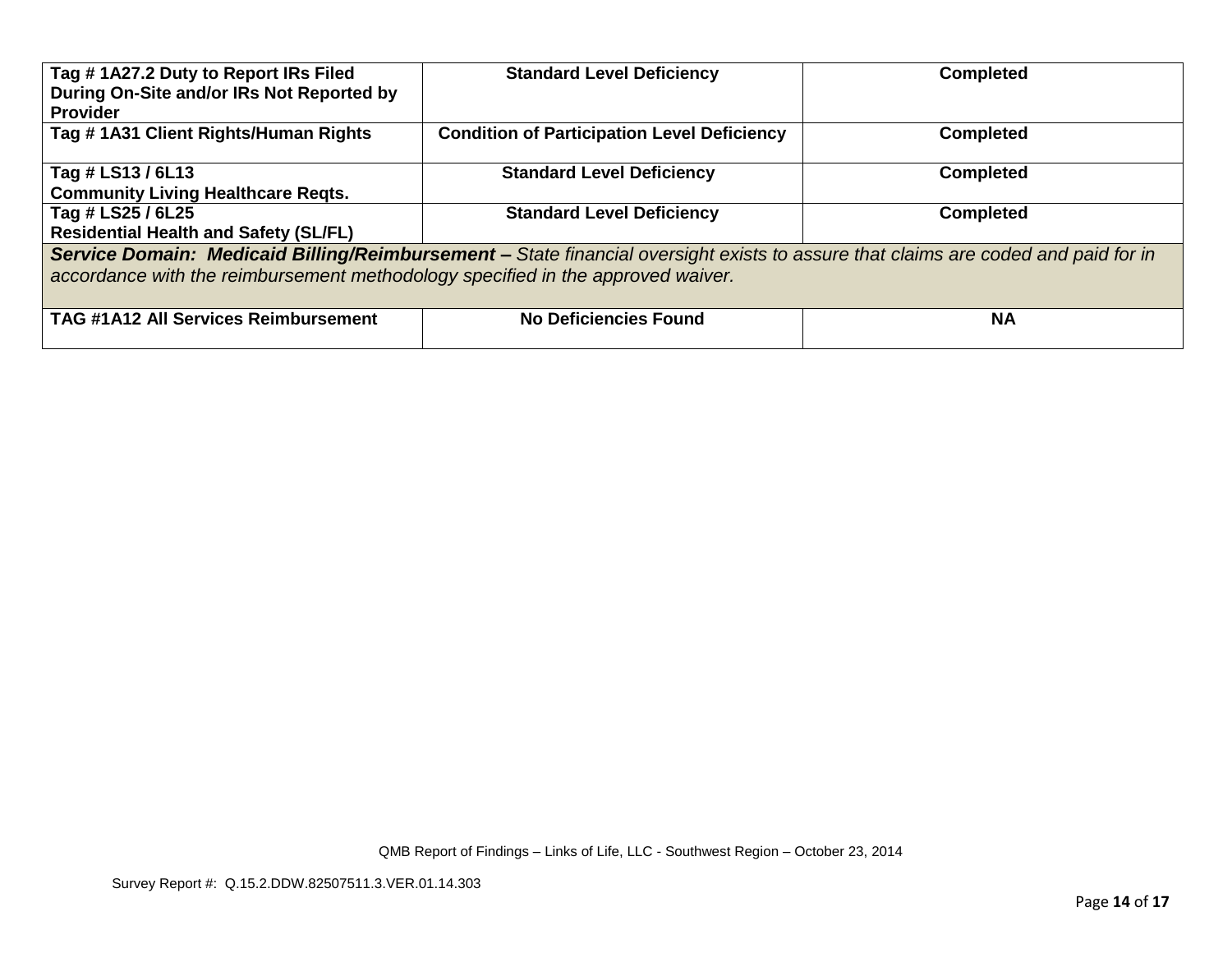### SUSANA MARTINEZ, GOVERNOR



| Date:                       | November 19, 2014                                                                                         |
|-----------------------------|-----------------------------------------------------------------------------------------------------------|
| To:                         | Chandra Baker, Director                                                                                   |
| Provider:                   | Links of Life, LLC                                                                                        |
| Address:                    | 125 W. Mountain                                                                                           |
| State/Zip:                  | Las Cruces, New Mexico 88005                                                                              |
| E-mail Address:             | linksoflife@comcast.net                                                                                   |
| CC:                         | Mario Aguilar, Board Chair                                                                                |
| <b>Board Chair</b>          |                                                                                                           |
| E-Mail Address:             | linksoflife@comcast.net                                                                                   |
| Region:                     | Southwest                                                                                                 |
| <b>Routine Survey:</b>      | April 14 - 16, 2014                                                                                       |
| <b>Verification Survey:</b> | October 23, 2014                                                                                          |
| Program Surveyed:           | Developmental Disabilities Waiver                                                                         |
| Service Surveyed:           | <b>2012:</b> Living Supports (Supported Living) and Inclusion Supports<br>(Customized Community Supports) |
| Survey Type:                | Verification                                                                                              |
|                             |                                                                                                           |

RE: Request for an Informal Reconsideration of Findings

Dear Ms. Baker,

Your request for a Reconsideration of Findings was received on November 13, 2014. Your request and the supporting evidence provided have been reviewed. Based on the review of applicable standards and regulations, review of the survey process and the evidence you provided, the following determinations have been made:

#### Regarding Tag # 1A32 and LS14/6L14

Determination: The IRF committee is upholding the original finding in the report of findings. You are required to complete the remainder of your Plan of Correction as previously indicated. Documentation provided, still does not clearly account for data collection/data tracking for the outcome in question. Also no evidence was provided to support that the outcome cited was not the correct current outcome being tracked.

This concludes the Informal Reconsideration of Finding process. The IRF process is separate and apart from the Informal Dispute Resolution process or the Medicaid Fair Hearing process when DOH sanctions are imposed on a provider.

Thank you. Respectfully,

Crystal Lopez-Beck

Crystal Lopez-Beck Deputy Bureau Chief/QMB Informal Reconsideration of Finding Committee Chair

Q.15.2.DDW.82507511.3.VER.12.14.323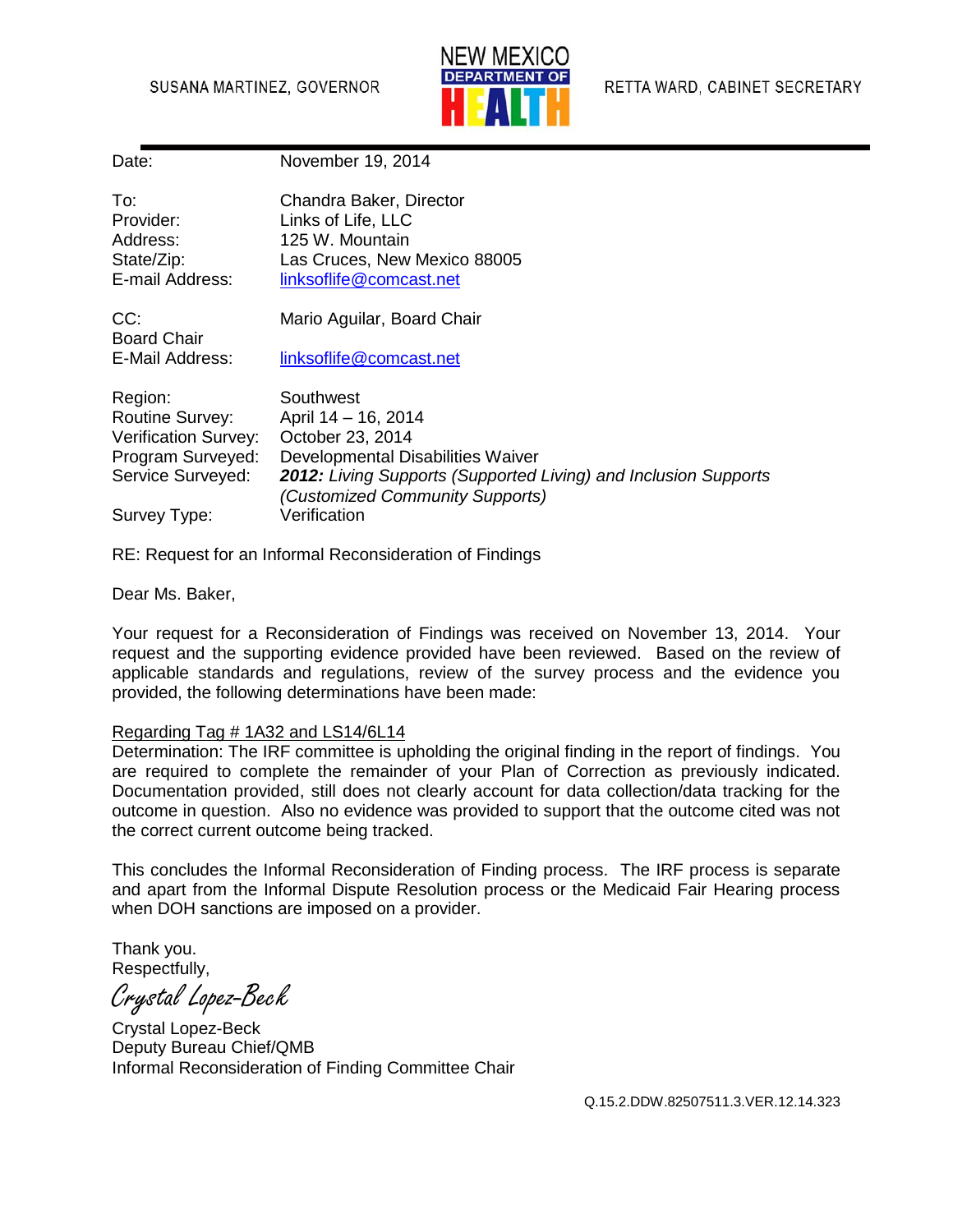#### SUSANA MARTINEZ, GOVERNOR



RETTA WARD, CABINET SECRETARY

Date: November 18, 2014

| To:             | Chandra Baker, Director      |
|-----------------|------------------------------|
| Provider:       | Links of Life, LLC           |
| Address:        | 125 W. Mountain              |
| State/Zip:      | Las Cruces, New Mexico 88005 |
| E-mail Address: | linksoflife@comcast.net      |
|                 |                              |

CC: Mario Aguilar, Board Chair Board Chair E-Mail Address: [linksoflife@comcast.net](mailto:linksoflife@comcast.net)

| Region:                     | Southwest                                                                                                 |
|-----------------------------|-----------------------------------------------------------------------------------------------------------|
| Routine Survey:             | April 14 - 16, 2014                                                                                       |
| <b>Verification Survey:</b> | October 23, 2014                                                                                          |
| Program Surveyed:           | Developmental Disabilities Waiver                                                                         |
| Service Surveyed:           | <b>2012:</b> Living Supports (Supported Living) and Inclusion Supports<br>(Customized Community Supports) |
| Survey Type:                | Verification                                                                                              |

Dear Ms. Baker and Mr. Aguilar:

The Division of Health Improvement/Quality Management Bureau has received, reviewed and approved the supporting documents you submitted for your Plan of Correction. The documents you provided verified that all previously cited survey Deficiencies have been corrected.

### **The Plan of Correction process is now complete.**

#### **Furthermore, your agency is now determined to be in Compliance with all Conditions of Participation.**

To maintain ongoing compliance with standards and regulations, continue to use the Quality Assurance (self-auditing) processes you described in your Plan of Correction.

Consistent use these Quality Assurance processes will enable you to identify and promptly respond to problems, enhance your service delivery, and result in fewer deficiencies cited in future QMB surveys.

Thank you for your cooperation with the Plan of Correction process, for striving to come into compliance with standards and regulations, and for helping to provide the health, safety and personal growth of the people you serve.

Sincerely,